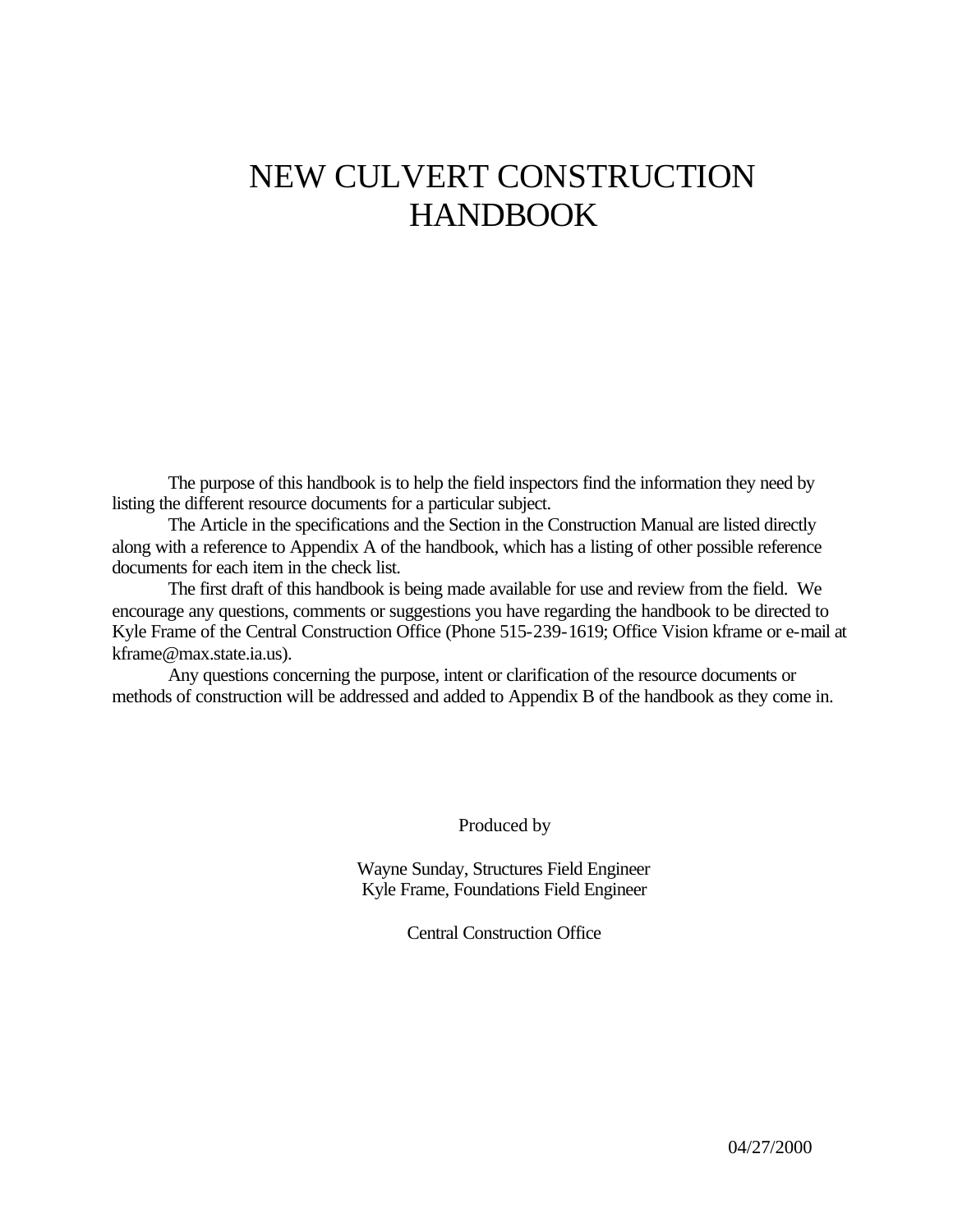## Table of Contents

#### **Check List Description**

| Staking                                                                                                                                                                                                                              | $\overline{2}$ |
|--------------------------------------------------------------------------------------------------------------------------------------------------------------------------------------------------------------------------------------|----------------|
|                                                                                                                                                                                                                                      | 3              |
|                                                                                                                                                                                                                                      | $\overline{4}$ |
| Forming                                                                                                                                                                                                                              | 5              |
| Reinforcing Steel <b>For the Contract Contract Contract Contract Contract Contract Contract Contract Contract Contract Contract Contract Contract Contract Contract Contract Contract Contract Contract Contract Contract Contra</b> | 6              |
| <b>Concrete Placement</b>                                                                                                                                                                                                            | 7              |
| <b>Backfill and Erosion Control</b>                                                                                                                                                                                                  | 8              |

#### **Appendices**

| Appendix A | <b>Pertinent Document List</b> |
|------------|--------------------------------|
| Appendix B | Additional Information         |
| Appendix C | Visual Aids                    |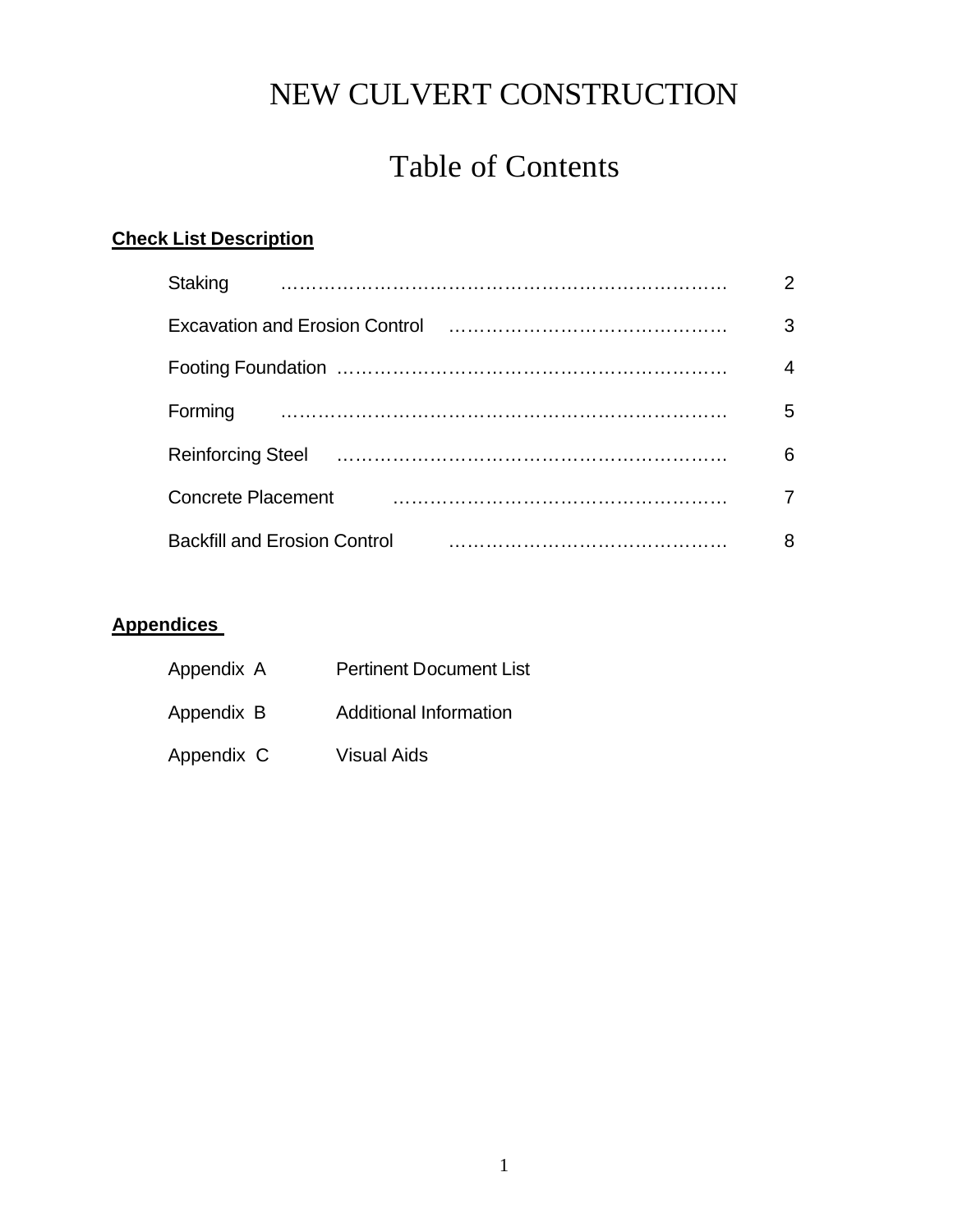# Staking Check List

|               | <b>ITEMS TO CHECK</b>                                |                               | <b>REFERENCE MATERIAL</b>               |                             |
|---------------|------------------------------------------------------|-------------------------------|-----------------------------------------|-----------------------------|
|               |                                                      | <b>Check List</b><br>Appendix | Specifications<br>(Check Supplementals) | Construction<br>Manual      |
|               | <b>Pertinent Documents</b>                           | A1, A2, A3,<br>A5, A7, A8     |                                         |                             |
|               | <b>Staking Layout and Dimensions</b>                 | A1, A3, A7,<br>A8             |                                         | Chapter 11<br>Section 11.21 |
|               | <b>Staking Control</b><br>Bench marks and Cross Ties | A1, A3, A5                    |                                         | Chapter 11<br>Section 11.21 |
|               | Minimum Staking Requirements                         | A2                            | Section 2526<br>Article 2526.01         |                             |
|               | Independent Survey Check Performed                   | A2, A3, A7                    | Section 2526<br>Article 2526.01         | Chapter 11<br>Section 11.21 |
|               | <b>Surveying Documentation</b>                       | A2, A3, A7                    | Section 2526<br>Article 2526.01         | Chapter 11<br>Section 11.21 |
| $\mathcal{L}$ | <b>Construction Survey Offset Stakes</b>             | A <sub>5</sub>                |                                         |                             |
|               | Slope Stakes                                         | A <sub>5</sub>                |                                         |                             |
|               | Meeting to Review Staking                            | A3, A7                        |                                         | Chapter 11<br>Section 11.21 |
|               | Verify Staking Fits Field Conditions                 | A <sub>5</sub>                |                                         |                             |
|               | Preservation of Stakes                               | A2, A3, A7                    | Section 2526<br>Article 2526.01         | Chapter 11<br>Section 11.21 |
|               | Periodic Check of Stakes                             | A <sub>3</sub>                |                                         | Chapter 11<br>Section 11.21 |
|               |                                                      |                               |                                         |                             |
|               |                                                      |                               |                                         |                             |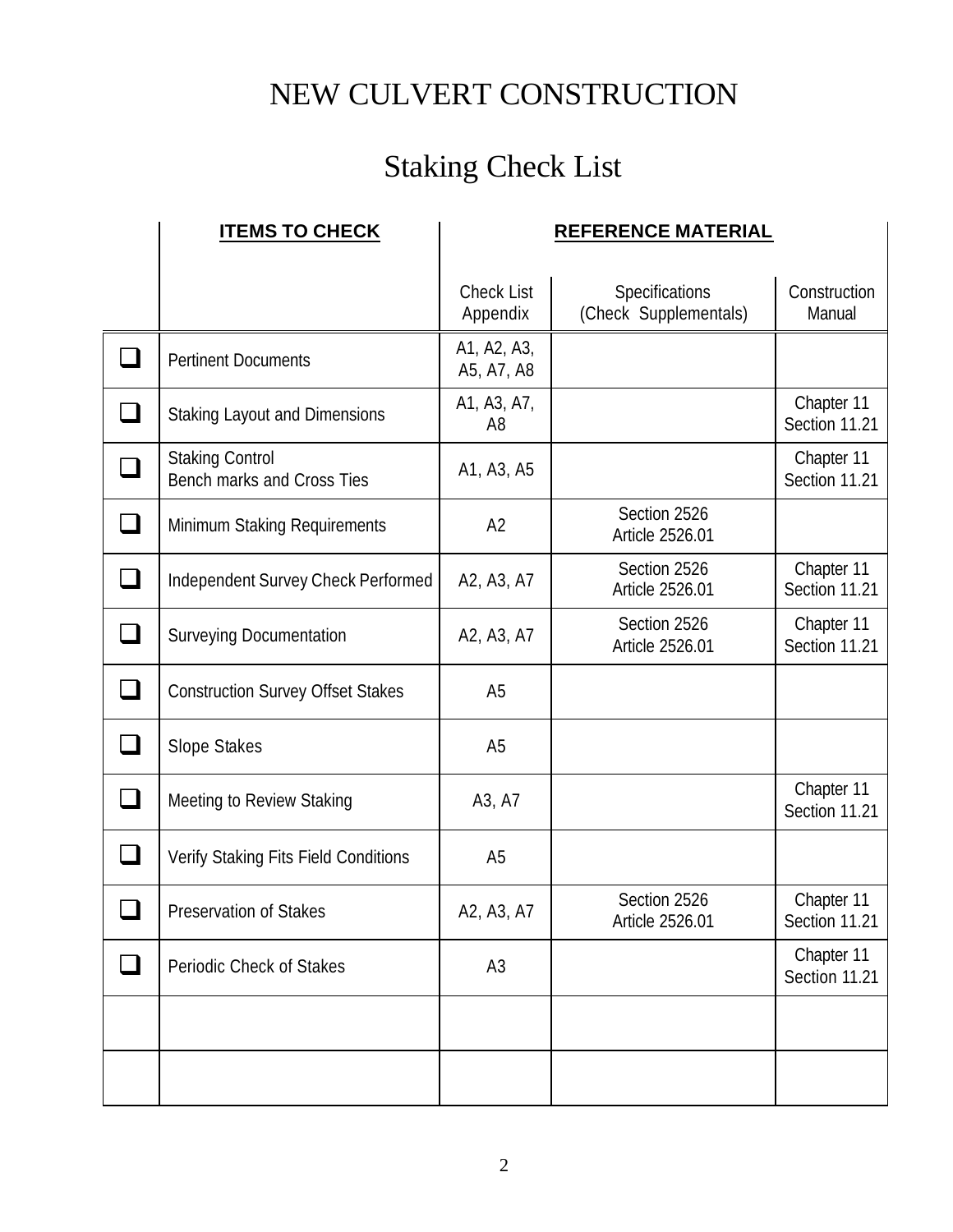## Excavation and Erosion Control

| <b>ITEMS TO CHECK</b>                      |                               | <b>REFERENCE MATERIAL</b>                 |                           |
|--------------------------------------------|-------------------------------|-------------------------------------------|---------------------------|
|                                            | <b>Check List</b><br>Appendix | Specifications<br>(Check Supplementals)   | Construction<br>Manual    |
| <b>Pertinent Documents</b>                 | A1, A2, A3,<br>A7, A9         |                                           |                           |
| <b>Erosion Control</b>                     | A2, A3, A9                    | Section 2525<br>Article 2525.04           | Chapter 7<br>Section 7.40 |
| <b>Classification of Excavation</b>        | A <sub>2</sub>                | Section 2402<br>Article 2402.11           |                           |
| <b>Excavation Quantity Limits</b>          | A2                            | Section 2402<br>Article 2402.01 & 2402.12 |                           |
| <b>Cross Section Prior to Excavation</b>   | A2, A7                        | Section 2402<br>Article 2402.12           |                           |
| Shoring                                    | A1, A2                        | Section 2402<br>Article 2402.01           |                           |
| Drainage Control<br>Foundation Preparation | A2                            | Section 2402<br>Article 2402.04           |                           |
| <b>Foundation Treatment</b>                |                               |                                           |                           |
|                                            |                               |                                           |                           |
|                                            |                               |                                           |                           |
|                                            |                               |                                           |                           |
|                                            |                               |                                           |                           |
|                                            |                               |                                           |                           |
|                                            |                               |                                           |                           |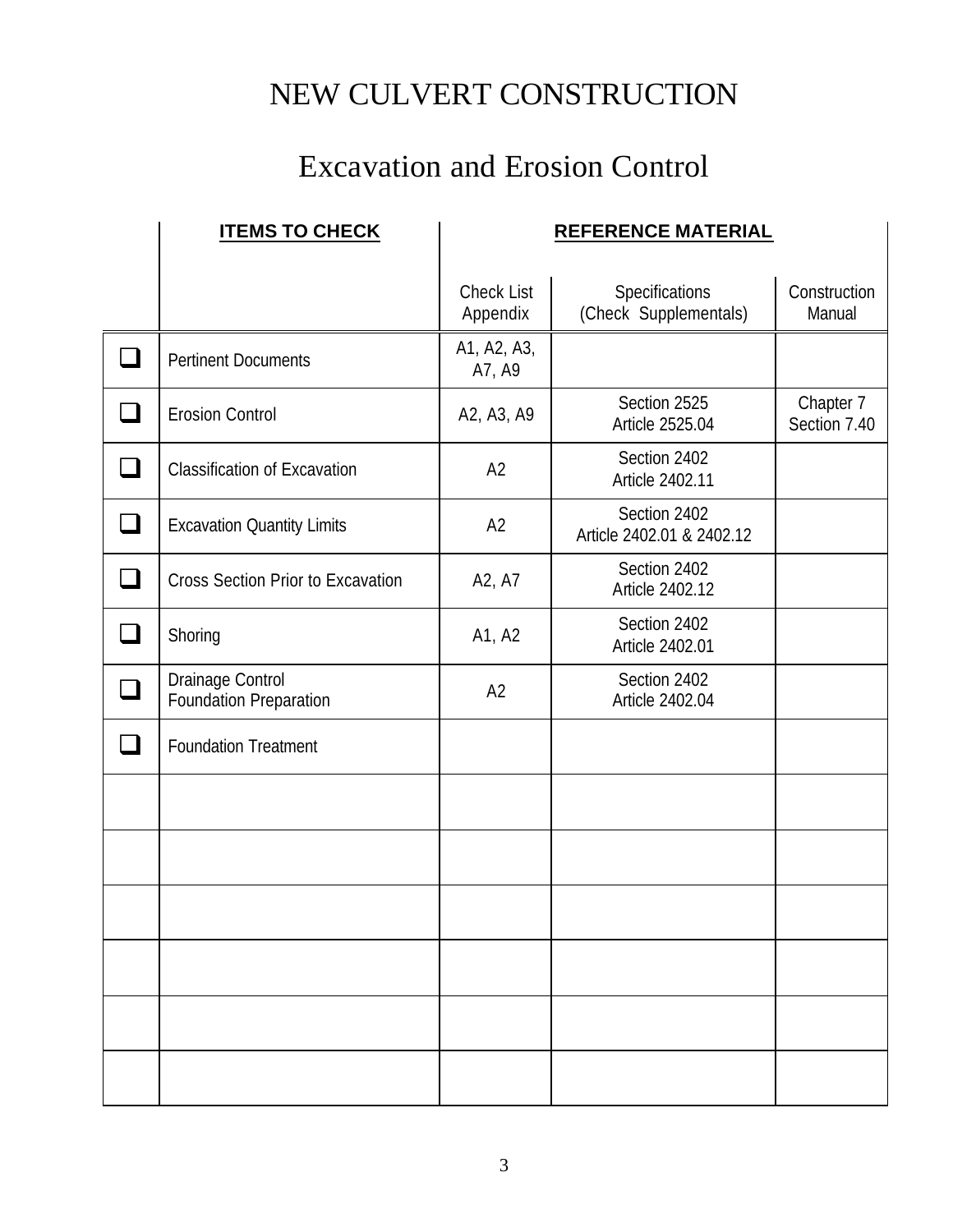# Footing Foundation

| <b>ITEMS TO CHECK</b>                                 |                               | <b>REFERENCE MATERIAL</b>                 |                        |
|-------------------------------------------------------|-------------------------------|-------------------------------------------|------------------------|
|                                                       | <b>Check List</b><br>Appendix | Specifications<br>(Check Supplementals)   | Construction<br>Manual |
| <b>Pertinent Documents</b>                            | A1, A2, A8                    |                                           |                        |
| <b>Check Layout and Dimensions</b><br>In Footing Area | A1, A2, A8                    | Articles 2402.03 & 2415.02                |                        |
| Drainage Control                                      | A2                            | Section 2402<br>Article 2402.04           |                        |
| Proper Grade Material                                 | A2                            | Section 2402<br>Articles 2402.04          |                        |
| Removal of Unsuitable<br>Subgrade Material            | A2                            | Section 2402<br>Article 2402.04 & 2402.08 |                        |
| Fine Grading                                          |                               |                                           |                        |
| Inspection of Excavation                              | A2                            | Section 2402<br><b>Articles 2402.07</b>   |                        |
|                                                       |                               |                                           |                        |
|                                                       |                               |                                           |                        |
|                                                       |                               |                                           |                        |
|                                                       |                               |                                           |                        |
|                                                       |                               |                                           |                        |
|                                                       |                               |                                           |                        |
|                                                       |                               |                                           |                        |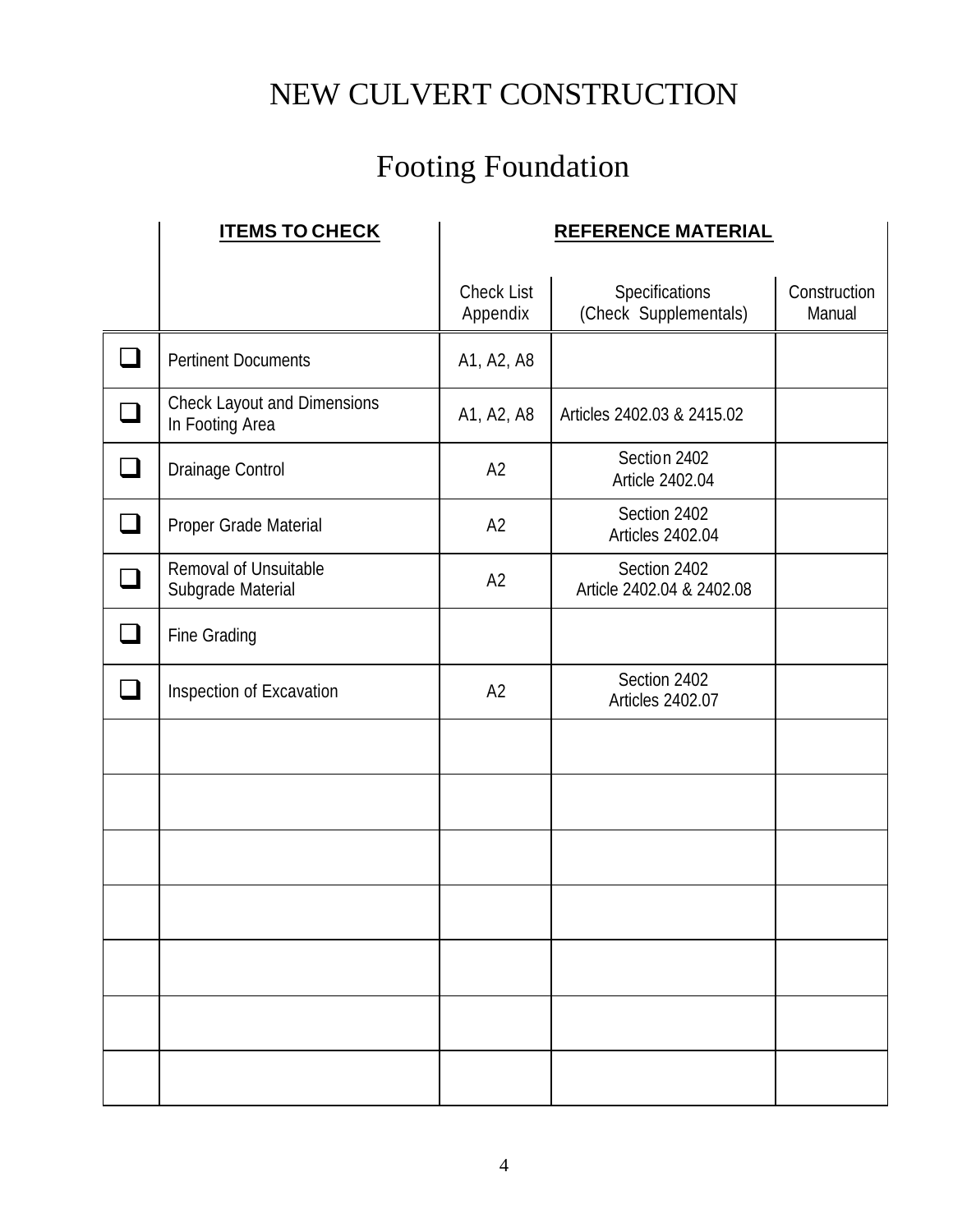# Forming

| <b>ITEMS TO CHECK</b>                                     | <b>REFERENCE MATERIAL</b>     |                                         |                             |
|-----------------------------------------------------------|-------------------------------|-----------------------------------------|-----------------------------|
|                                                           | <b>Check List</b><br>Appendix | Specifications<br>(Check Supplementals) | Construction<br>Manual      |
| <b>Pertinent Documents</b>                                | A1, A2, A3,<br>A7             |                                         |                             |
| <b>Check Layout and Dimensions</b>                        | A <sub>1</sub>                |                                         |                             |
| Form Type and Material                                    | A2, A7                        | Section 2403<br>Article 2403.07E        |                             |
| Form Quality                                              | A2, A7                        | Section 2403<br>Article 2403.07E        |                             |
| Form Support and Bracing                                  | A2, A3, A7                    | Section 2403<br>Article 2403.07E        | Chapter 11<br>Section 11.82 |
| Chamfers, Fillets and Keyways                             | A1, A2, A7                    | Section 2403<br>Article 2403.07E        |                             |
| Release Agent                                             | A2                            | Section 2403<br>Article 2403.07E        |                             |
| Culvert Extensions -<br><b>Preparing Existing Surface</b> | A2                            | Section 2403<br>Article 2403.14         |                             |
| Forms and Falsework Design                                | A2, A7                        | Section 2403<br>Article 2403.17         |                             |
| <b>Insulated Forms</b>                                    | A2, A3                        | Section 2403<br>Article 2403.11         | Chapter 11<br>Section 11.54 |
|                                                           |                               |                                         |                             |
|                                                           |                               |                                         |                             |
|                                                           |                               |                                         |                             |
|                                                           |                               |                                         |                             |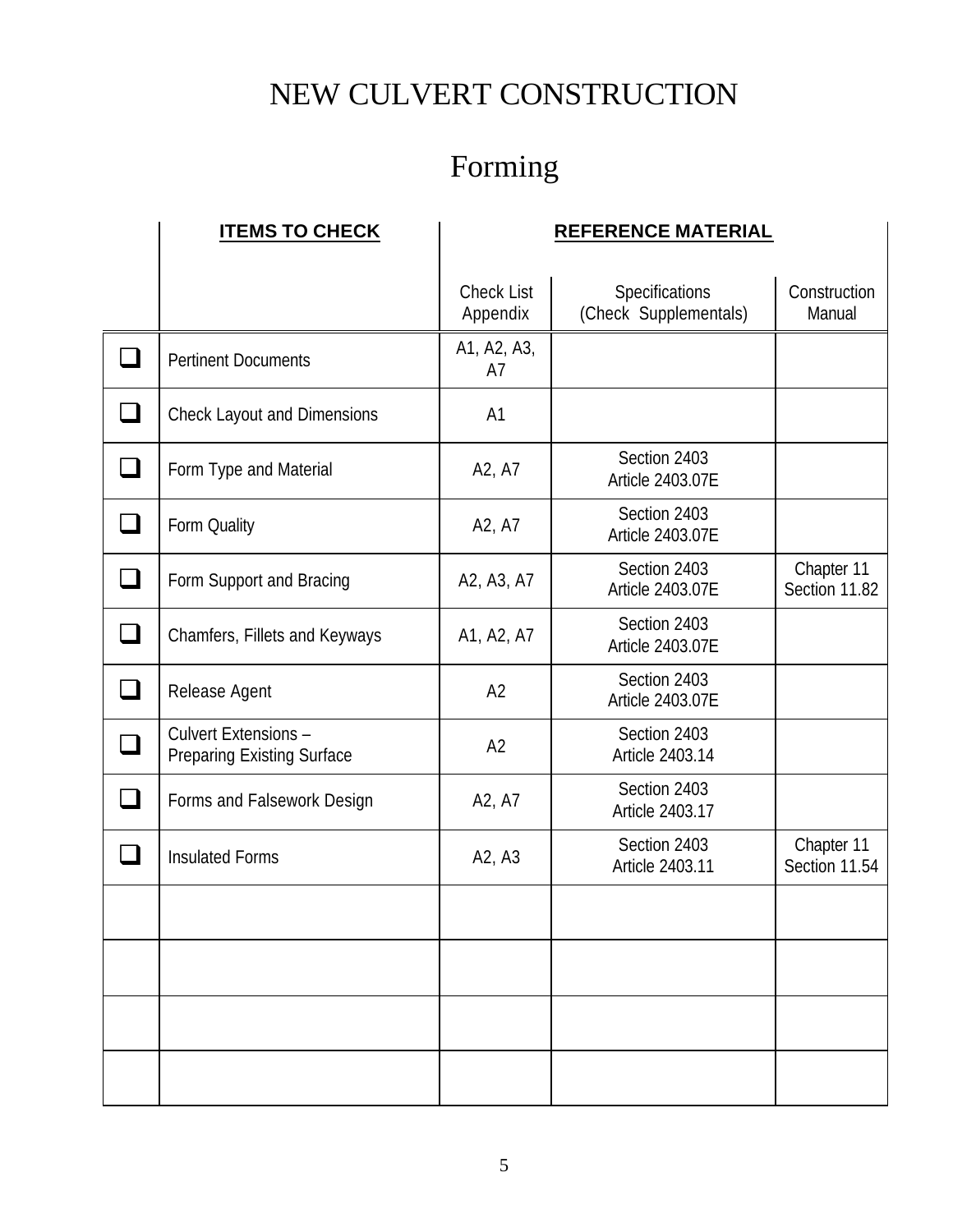# Reinforcing Steel

| <b>ITEMS TO CHECK</b>                                   |                                 | <b>REFERENCE MATERIAL</b>                 |                             |
|---------------------------------------------------------|---------------------------------|-------------------------------------------|-----------------------------|
|                                                         | <b>Check List</b><br>Appendix   | Specifications<br>(Check Supplementals)   | Construction<br>Manual      |
| <b>Pertinent Documents</b>                              | A1, A2, A3,<br>A4, A6, A7       |                                           |                             |
| Reinforcing Bar List,<br>Bent Bar Diagram and Layout    | A <sub>1</sub>                  |                                           |                             |
| Handling and Storage                                    | A3, A7                          |                                           | Chapter 11<br>Section 11.42 |
| Bending or Straightening of<br><b>Reinforcing Steel</b> | A2                              | Section 2404<br>Articles 2404.04, 2404.05 |                             |
| Repair of Damaged Coating                               | A <sub>2</sub> , A <sub>3</sub> | Section 4151<br>Article 4151.03B          | Chapter 11<br>Section 11.42 |
| Placement and Fastening                                 | A2, A3, A7                      | Section 2404<br>Article 2404.06           | Section 11.42<br>& 11.82    |
| <b>Placement and Clearance</b>                          | A3, A6, A7                      |                                           | Chapter 11<br>Section 11.82 |
| <b>Reinforcing Supports</b>                             | A2, A3                          | Section 2404<br>Article 2404.07           | Chapter 11<br>Section 11.42 |
| Materials                                               | A4<br>IM 451.01                 |                                           |                             |
| Splicing                                                | A2, A3                          | Section 2404<br>Article 2404.08           | Section 11.44<br>& 11.82    |
| Cleaning                                                | A <sub>2</sub>                  | Section 2404<br>Article 2404.03           |                             |
| <b>Cutting of Reinforcing Steel</b>                     | A7                              |                                           |                             |
|                                                         |                                 |                                           |                             |
|                                                         |                                 |                                           |                             |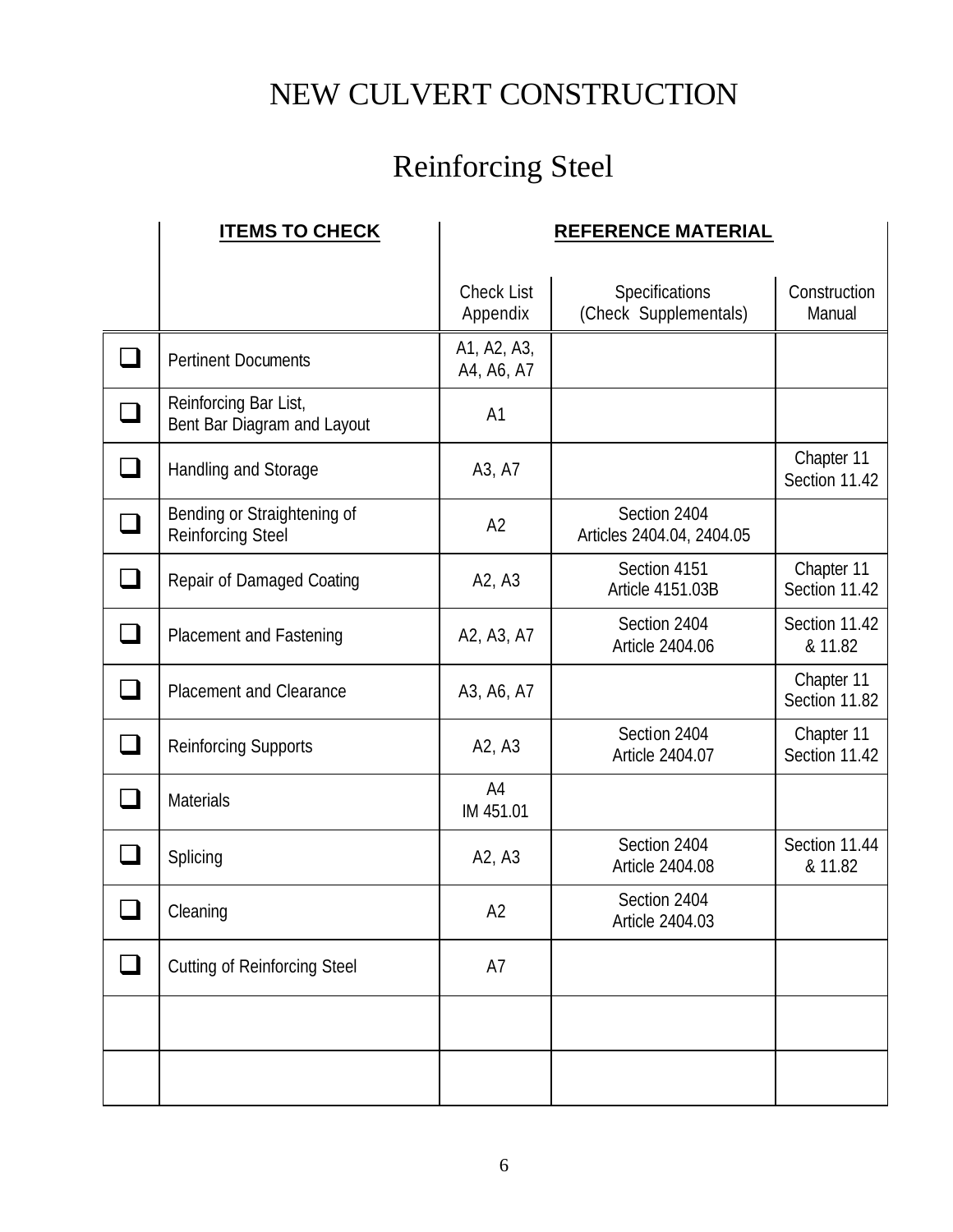## Concrete Placement

|                          | <b>ITEMS TO CHECK</b>                       |                                                  | <b>REFERENCE MATERIAL</b>                      |                             |
|--------------------------|---------------------------------------------|--------------------------------------------------|------------------------------------------------|-----------------------------|
|                          |                                             | <b>Check List</b><br>Appendix                    | Specifications<br>(Check Supplementals)        | Construction<br>Manual      |
|                          | <b>Pertinent Documents</b>                  | A1, A2, A3,<br>A7                                |                                                |                             |
|                          | Concrete Mix                                | A1, A2<br>IM 529                                 | Articles 2301.13, 2415.03 &<br>2403.01-2403.03 |                             |
|                          | Admixtures                                  | A2, A3, A7                                       | Section 2403<br>Article 2403.03                | Chapter 11<br>Section 11.53 |
|                          | Concrete Mixing and Delivery Time           | A <sub>2</sub> , A <sub>3</sub> , A <sub>7</sub> | Articles 2403.06, 2301.13D                     | Chapter 11<br>Section 11.52 |
|                          | Concrete Testing and Modification           | A2, A3, A7<br>IM's 204,317,<br>318,327,328       | Section 2403<br>Article 2403.03                | Chapter 11<br>Section 11.52 |
| $\sim$                   | Placing                                     | A2, A3, A7                                       | Articles 2403.07, 2403.08<br>& 2415.04         | Sections<br>11.56, 11.82    |
|                          | Vibration                                   | A2, A7                                           | Section 2403<br>Article 2403.09                |                             |
| $\overline{\phantom{a}}$ | Finishing and Keyways                       | A2                                               | Articles<br>2403.07 & 2415.04                  |                             |
| $\overline{\phantom{a}}$ | Protection and Curing                       | A2, A7                                           | Section 2403<br>Articles 2403.10 & 2403.11     |                             |
|                          | Strength Requirements and<br>Determination  | A2, A7<br><b>IM 316</b>                          | Section 2403<br>Article 2403.19                |                             |
| n                        | Form Removal<br>Surface Finish and Patching | A2, A3, A7                                       | Section 2403<br>Articles 2403.18 & 2403.21     | Chapter 11<br>Section 11.82 |
|                          | Checking Temperature of Concrete            | A3, A7                                           |                                                | Chapter 11<br>Section 11.54 |
|                          |                                             |                                                  |                                                |                             |
|                          |                                             |                                                  |                                                |                             |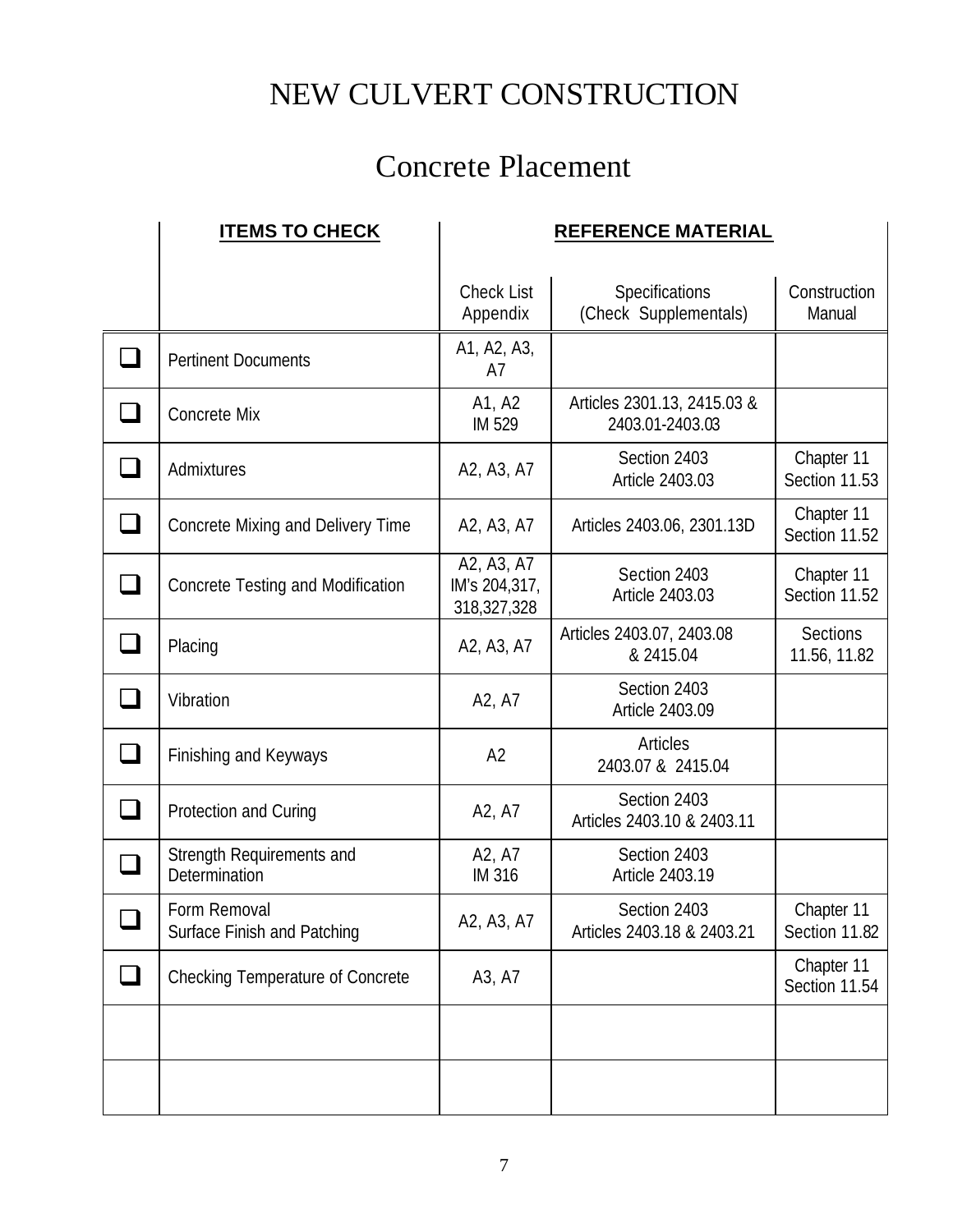#### Backfill and Erosion Control

|               | <b>ITEMS TO CHECK</b>                           |                                 | <b>REFERENCE MATERIAL</b>                  |                             |
|---------------|-------------------------------------------------|---------------------------------|--------------------------------------------|-----------------------------|
|               |                                                 | <b>Check List</b><br>Appendix   | Specifications<br>(Check Supplementals)    | Construction<br>Manual      |
|               | <b>Pertinent Documents</b>                      | A1, A2, A3                      |                                            |                             |
|               | <b>Condition of Site Material</b>               | A <sub>2</sub>                  | Section 2402<br>Article 2402.09            |                             |
|               | Type of Acceptable Material                     | A <sub>2</sub> , A <sub>3</sub> | Section 2402<br>Article 2402.09            | Chapter 11<br>Section 11.12 |
|               | <b>Structural Strength Prior</b><br>to Backfill | A2                              | Articles<br>2402.09, 2403.19               |                             |
|               | <b>Backfill Placement</b><br>and Compaction     | A <sub>2</sub> , A <sub>3</sub> | Section 2402<br>Article 2402.09            | Chapter 11<br>Section 11.12 |
|               | Topsoil Placement and<br>Finish Grading         | A1                              |                                            |                             |
|               | <b>Erosion Control Materials</b>                | A2                              | Section 4169                               |                             |
| $\mathcal{L}$ | <b>Stabilizing Crop Seeding</b>                 | A2                              | Section 2601<br>Article 2601.05            |                             |
|               | Seedbed Preparation                             | A2, A3                          | Section 2601<br>Article 2601.04A           | Chapter 7<br>Section 7.11   |
|               | Preparation of Seed                             | A2, A3                          | Section 2601<br>Article 2601.04E           | Chapter 7<br>Section 7.12   |
|               | Application of Fertilizer                       | A <sub>2</sub>                  | Section 2601<br>Article 2601.04B           |                             |
|               | <b>Application of Seed</b>                      | A <sub>2</sub>                  | Section 2601<br>Article 2601.04C           |                             |
|               | Soil Cover and or Mulching                      | A2                              | Section 2601<br>Articles 2601.04G, 2601.06 |                             |
|               | <b>Erosion Stone</b>                            | A2                              | Section 4130<br>Article 4130.05            |                             |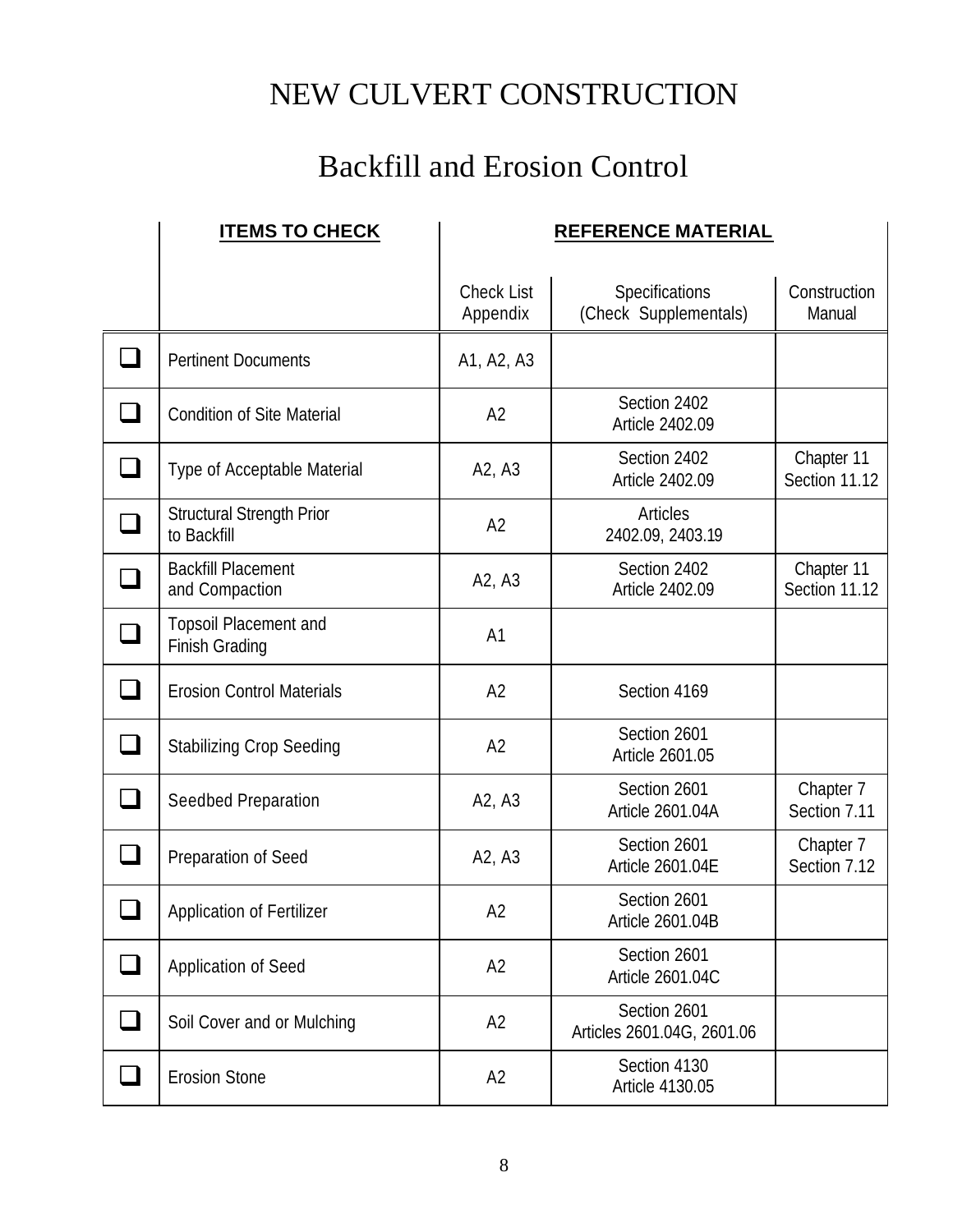## Appendix A – Pertinent Document List

| <b>INFORMATION SOURCES</b>                                                                              |
|---------------------------------------------------------------------------------------------------------|
| A1 – Project Plans, Contract / Estimating Proposal, Addenda, Suppl. Specifications & Special Provisions |
| A2 - Standard Specifications                                                                            |
| A3 - Construction Manual                                                                                |
| A4 - Instructional Memorandum (IM) Volume II                                                            |
| A5 - Surveyor's Handbook                                                                                |
| A6 - Reinforcing Steel Placement Handbook                                                               |
| A7 - Bridge and Culvert Structures Inspection Training Manual                                           |
| A8 - Culvert Standards                                                                                  |
| A9 - Standard Road Plans                                                                                |